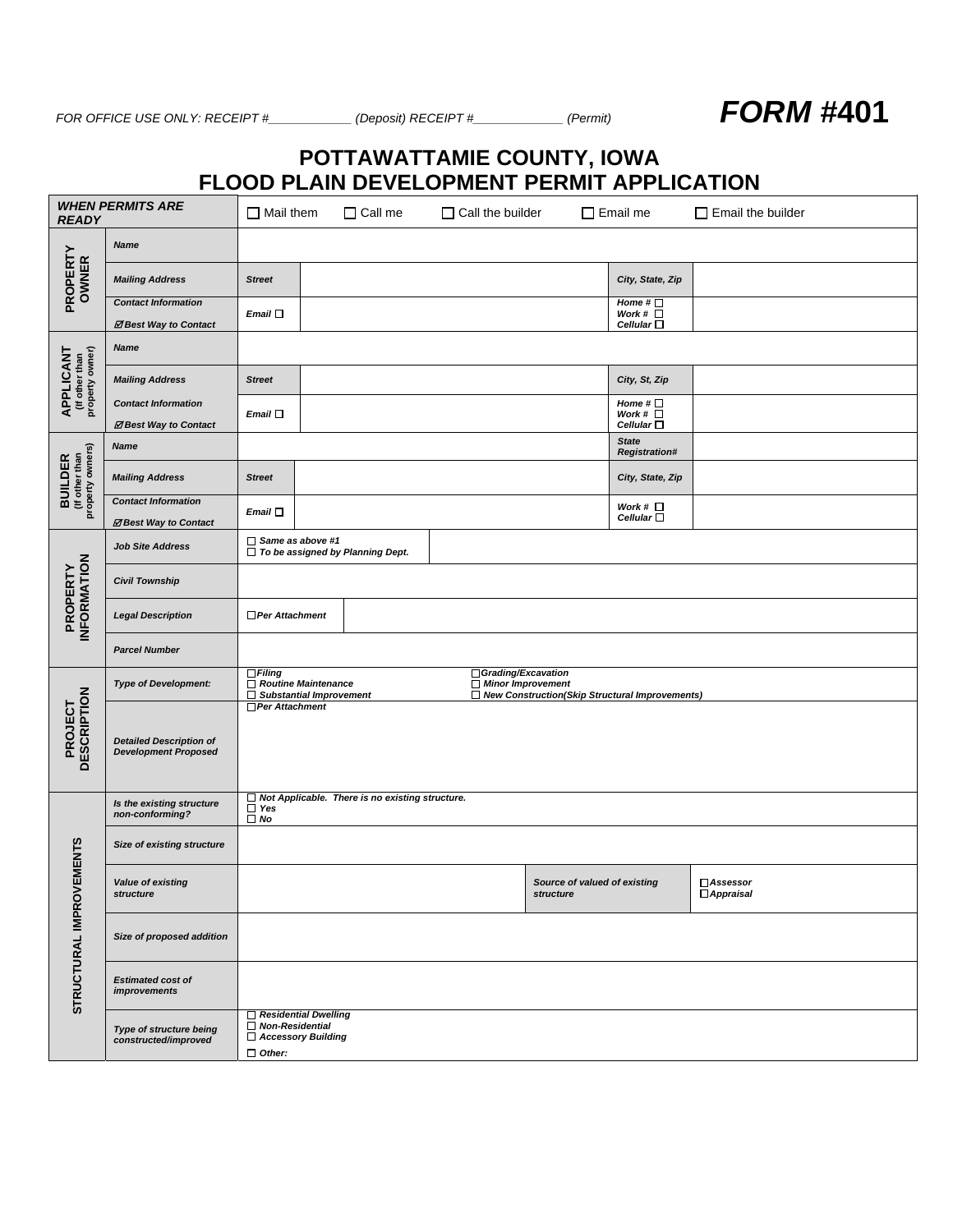|                                                                                                                    | <b>Rate Map Information</b>                             | Rate Map # 19155C0-                                                            | Flood Zone $\square$ .2%                                                                                                                                                                                                                                                                                                                                                                                                                                                                                                                                                                                                                                                                                 |                                                   | $\Box$ AH              | $\Box$ A        | Floodplain? $\Box$ Yes                                                                                          |                 | $Floodway? \Box Yes$                                                                                             |
|--------------------------------------------------------------------------------------------------------------------|---------------------------------------------------------|--------------------------------------------------------------------------------|----------------------------------------------------------------------------------------------------------------------------------------------------------------------------------------------------------------------------------------------------------------------------------------------------------------------------------------------------------------------------------------------------------------------------------------------------------------------------------------------------------------------------------------------------------------------------------------------------------------------------------------------------------------------------------------------------------|---------------------------------------------------|------------------------|-----------------|-----------------------------------------------------------------------------------------------------------------|-----------------|------------------------------------------------------------------------------------------------------------------|
|                                                                                                                    |                                                         |                                                                                |                                                                                                                                                                                                                                                                                                                                                                                                                                                                                                                                                                                                                                                                                                          | $\Box$ AO                                         | $\Box$ AE              | $\Box$ $X$      | $\Box$ No                                                                                                       |                 | $\Box$ No                                                                                                        |
|                                                                                                                    | Is property located in a designated<br>floodway?        | $\Box$ Yes<br>$\Box$ No                                                        |                                                                                                                                                                                                                                                                                                                                                                                                                                                                                                                                                                                                                                                                                                          | improved buildings are permitted in the floodway. |                        |                 | If answered yes, certification must be provided prior to the issuance of a permit to develop, that the proposed |                 | development will result in no increase in the 100-year base flood elevation. No new residential or substantially |
| DATA<br><b>LOODPLAIN/FLOODWAY</b>                                                                                  | Is property located in a designated<br>floodway fringe? | $\Box$ Yes<br>$\Box$ No                                                        | If this permit is issued, it will be with the condition that the lowest floor (including basement) of any new or<br>substantially improved residential building will be elevated at least 1.0 above the 100-year base flood elevation.<br>If the proposed development is a non-residential building, this permit will be issued with the condition that the<br>lowest floor (including basement) of a new or substantially improved non-residential building will be elevated or<br>flood proofed to at least 1.0 foot above the 100-year base flood elevation. Detached accessory structures to a<br>residential use may be exempt if it meets certain criteria. Contact the Planning Dept. of details. |                                                   |                        |                 |                                                                                                                 |                 |                                                                                                                  |
| <b>MSL/NGVD=Mean Sea Level/National</b><br>Elevation of the 100-Year Base Flood<br>Geodetic Vertical Datum of 1929 |                                                         |                                                                                |                                                                                                                                                                                                                                                                                                                                                                                                                                                                                                                                                                                                                                                                                                          |                                                   |                        | <b>MSL/NGVD</b> |                                                                                                                 |                 |                                                                                                                  |
|                                                                                                                    |                                                         | Elevation of the proposed development site (natural ground)<br><b>MSL/NGVD</b> |                                                                                                                                                                                                                                                                                                                                                                                                                                                                                                                                                                                                                                                                                                          |                                                   |                        |                 |                                                                                                                 |                 |                                                                                                                  |
|                                                                                                                    |                                                         | Required elevation/floodproofing level for lowest floor<br><b>MSL/NGVD</b>     |                                                                                                                                                                                                                                                                                                                                                                                                                                                                                                                                                                                                                                                                                                          |                                                   |                        |                 |                                                                                                                 |                 |                                                                                                                  |
|                                                                                                                    |                                                         | Proposed elevation/floodproofing level for lowest floor (including basement)   |                                                                                                                                                                                                                                                                                                                                                                                                                                                                                                                                                                                                                                                                                                          |                                                   |                        |                 |                                                                                                                 | <b>MSL/NGVD</b> |                                                                                                                  |
| PERMITS<br><b>OTHER</b>                                                                                            | <b>Other permits required?</b>                          | Iowa Depart. of Natural Resources<br>Corps of Engineers 404 Permit             |                                                                                                                                                                                                                                                                                                                                                                                                                                                                                                                                                                                                                                                                                                          | $\Box$ Yes<br>$\Box$ Yes                          | $\Box$ No<br>$\Box$ No |                 | If yes, attach copy of permit<br>If yes, attach copy of permit                                                  |                 |                                                                                                                  |
|                                                                                                                    |                                                         | Other                                                                          |                                                                                                                                                                                                                                                                                                                                                                                                                                                                                                                                                                                                                                                                                                          | $\Box$ Yes                                        | $\Box$ No              |                 | If yes, attach copy of permit                                                                                   |                 |                                                                                                                  |

*ATTACHED TO THIS APPLICATION IS THE FOLLOWING DOCUMENTATION AND/OR ATTACHMENTS:* 

- *A. Site Plan*
- *B. Building Plans and Elevations Drawings*
- *C. FEMA Elevation Certificate*
- *D. Construction Estimates, including labor*
- *E. Appraisal/Assessment for existing structures being improved*
- *F. Filing Fee "Checks are to be made payable to "Pottawattamie County Treasurer" \$180.00*

**Note: If you are paying these fees with a credit card, there will be a 3% convenience fee in addition to a \$.50 administrative fee added to your fee total.**

*I CERTIFY THAT AS THE PROPERTY OWNER OF THE ABOVE-DESCRIBED PROPERTY THAT THE INFORMATION CONTAINED IN THIS APPLICATION AND THE ACCOMPANYING DOCUMENTATION IS TRUE AND CORRECT TO THE BEST OF MY KNOWLEDGE AND THAT ALL WORK WILL BE COMPLETED IN ACCORDANCE WITH THE POTTAWATTAMIE COUNTY, IOWA, CODE. ALL PROVISIONS OF THE POTTAWATTAMIE COUNTY, IOWA, FLOOD PLAIN DEVELOPMENT CODE SHALL BE COMPLIED WITH. THIS PERMIT, IF ISSUED, IS ISSUED WITH THE CONDITION THAT THE DEVELOPER/OWNER WILL PROVIDE CERTIFICATION BY A REGISTERED ENGINEER, ARCHITECT OR LAND SURVEYOR OF THE "AS-BUILT" LOWEST FLOOR (INCLUDING BASEMENT) ELEVATION OF ANY NEW OR SUBSTANTIALLY IMPROVED BUILDING COVERED BY THIS PERMIT. THE ABOVE FACTS ARE TRUE AND CORRECT TO THE BEST OF MY KNOWLEDGE.* 

|                | Signature          | Date |
|----------------|--------------------|------|
|                |                    |      |
| Property Owner | Type or Print Name |      |
|                |                    |      |

## *INCOMPLETE APPLICATIONS WILL NOT BE PROCESSED.*

*DO NOT START CONSTRUCTION UNTIL PERMITS ARE RECEIVED IN THE MAIL AND PLACARDS ARE POSTED. FAILURE TO WAIT FOR PERMITS AND POST PLACARDS WILL CAUSE YOU TO HAVE TO PAY AN INVESTIGATION FEE, WHICH IS DOUBLE THAT OF ANY PERMIT FEES YOU PAY. ADDITIONALLY, FAILURE TO OBTAIN PERMITS PRIOR TO STARTING CONSTRUCTION COULD RESULT IN THE ISSUANCE OF A CITATION OF COUNTY INFRACTION. OUR GOAL IS TO HAVE PERMITS OBTAINED PRIOR TO CONSTRUCTION STARTING. PLEASE HELP US ATTAIN THIS GOAL BY APPLYING FOR AND OBTAINING YOUR PERMITS BEFORE STARTING YOUR CONSTRUCTION.* 

10000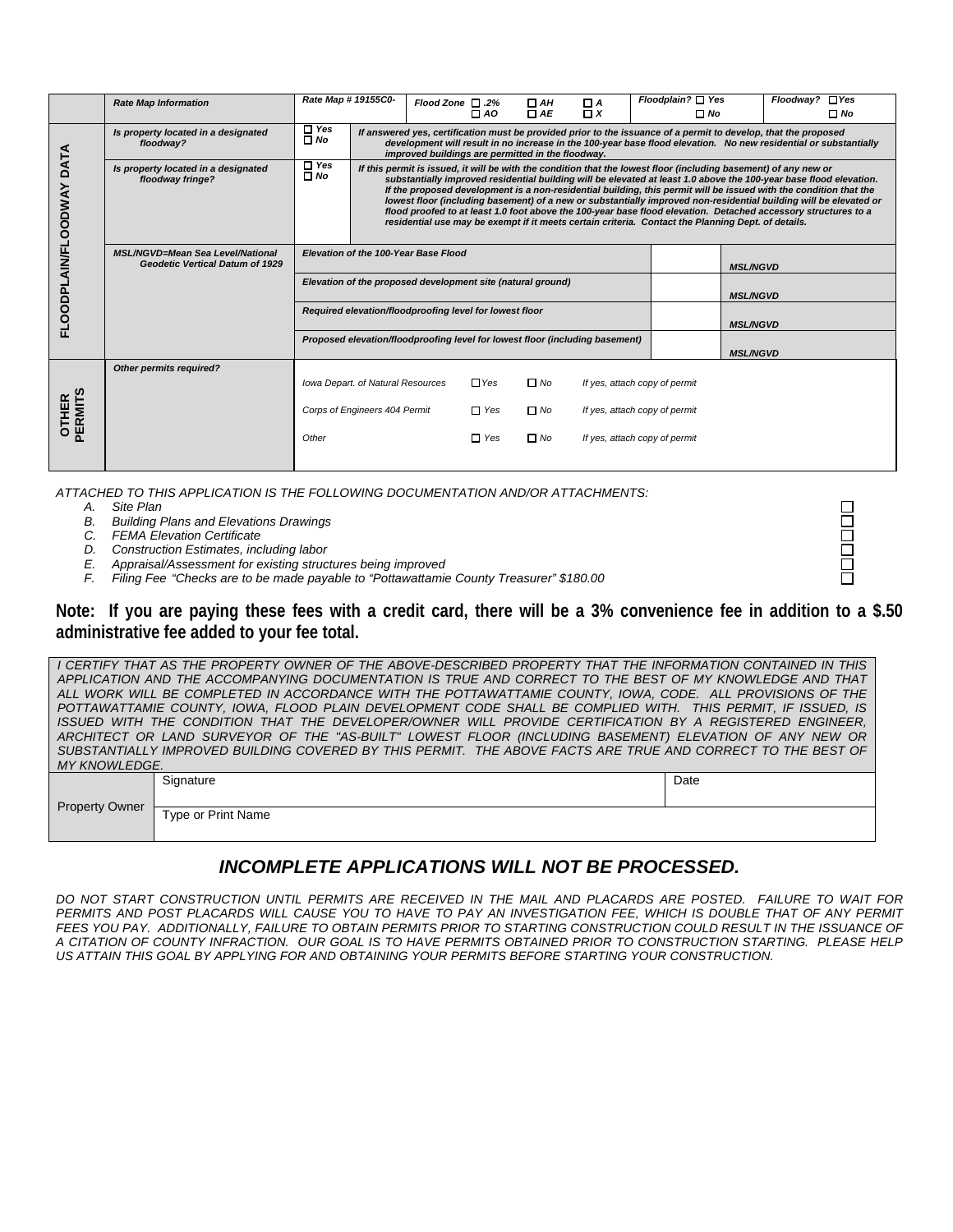### CONTRACTOR RECONSTRUCTION/IMPROVEMENT(S) AFFIDAVIT

| <b>CONTRACTOR NAME:</b>     |
|-----------------------------|
| <b>CONTRACTOR ADDRESS:</b>  |
| <b>IOWA CONTRACTOR'S #:</b> |
| <b>PROPERTY OWNER NAME:</b> |
| PROPERTY ADDRESS:           |
| <b>LEGAL DESCRIPTION:</b>   |
| <b>PARCEL NUMBER:</b>       |

| CONTRACTOR NAME:     |  |  |
|----------------------|--|--|
| CONTRACTOR ADDRESS:  |  |  |
| IOWA CONTRACTOR'S #: |  |  |
| PROPERTY OWNER NAME: |  |  |
| PROPERTY ADDRESS:    |  |  |
| LEGAL DESCRIPTION: I |  |  |
| PARCEL NUMBER:       |  |  |

I hereby attest to the fact that I, or a member of my staff, personally inspected the above-mentioned property and produced the attached itemized list of repairs, reconstruction and/or remodeling list that is hereby submitted for a SUBSTANTIAL DAMAGE/IMPROVEMENT REVIEW. These damages/improvements are ALL OF THE DAMAGE/IMPROVEMENTS sustained by this structure, and that all additions, improvements or repairs proposed on the subject building are included in this estimate.

I understand that I am subject to enforcement and penalties for violation actions (s) and/or fine(s) if inspection of the property reveals that I have made repairs or improvements NOT INCLUDED ON THE ATTACHED LIST OF REPAIRS/IMPROVEMENTS TO THIS STRUCTURE or any nonconforming or illegal structure(s)/addition(s) or repairs are included on the existing structure without having presented plans for such additions. I understand that any permit issued by Pottawattamie County pursuant to this Affidavit does not authorize the reconstruction, repair or maintenance of any illegal additions, fences, shed or non-conforming uses or structures on the subject property.

| SEE ATTACHED ITEMIZED LIST |     |                                                                                                                                 |
|----------------------------|-----|---------------------------------------------------------------------------------------------------------------------------------|
| <b>Total Materials</b>     |     |                                                                                                                                 |
| <b>Total Labor Costs</b>   |     |                                                                                                                                 |
| Overhead and Profit        |     |                                                                                                                                 |
| <b>Total Cost</b>          |     |                                                                                                                                 |
|                            |     | 20                                                                                                                              |
|                            |     |                                                                                                                                 |
|                            |     | Signature of Contractor                                                                                                         |
| STATE OF IOWA              |     |                                                                                                                                 |
|                            |     |                                                                                                                                 |
| POTTAWATTAMIE COUNTY       |     |                                                                                                                                 |
| On this<br>day of          | .20 | before me, the undersigned, a Notary Public in and for the County of                                                            |
|                            |     | Pottawattamie, State of Iowa, personally appeared entertainment to me known to be the person or persons                         |
|                            |     | named in and who executed the foregoing instrument, and acknowledged that they executed the same as her voluntary act and deed. |

In Witness Whereof, I have hereunto signed my name and affix my notarial seal the day and year last above written.

Notary Public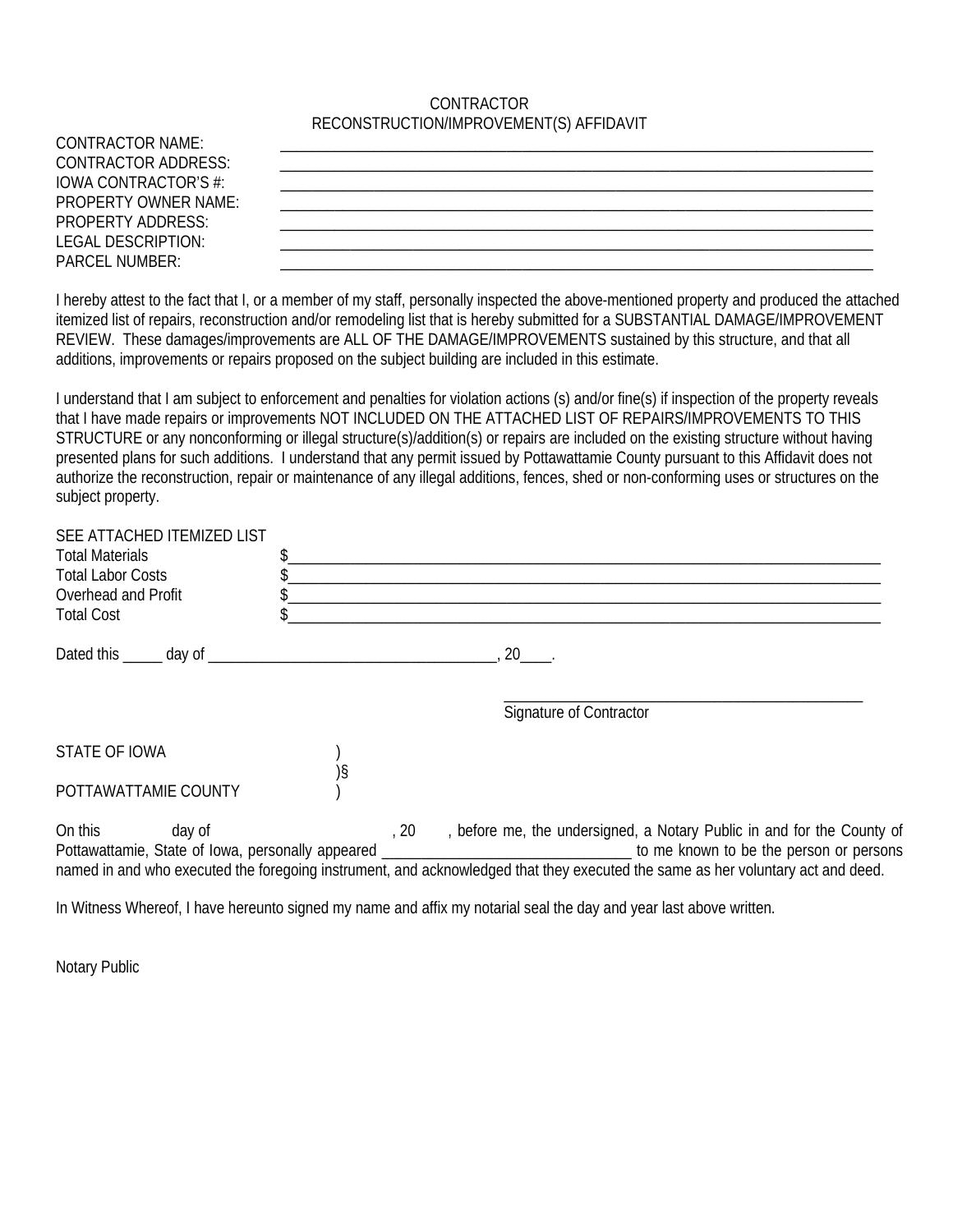# OWNER RECONSTRUCTION/IMPROVEMENT(S) AFFIDAVIT

| <b>CONTRACTOR NAME:</b><br><b>CONTRACTOR ADDRESS:</b><br>IOWA CONTRACTOR'S #:<br><b>PROPERTY OWNER NAME:</b><br><b>PROPERTY ADDRESS:</b><br><b>LEGAL DESCRIPTION:</b><br><b>PARCEL NUMBER:</b> |       |                                                                                                                                                                                                                                                                                                                                                                                                                                                                                                                                                                                                                                                                                                           |
|------------------------------------------------------------------------------------------------------------------------------------------------------------------------------------------------|-------|-----------------------------------------------------------------------------------------------------------------------------------------------------------------------------------------------------------------------------------------------------------------------------------------------------------------------------------------------------------------------------------------------------------------------------------------------------------------------------------------------------------------------------------------------------------------------------------------------------------------------------------------------------------------------------------------------------------|
| INCLUDED IN THE ATTACHED LIST.                                                                                                                                                                 |       | I hereby attest to the fact that the repairs/improvements and/or remodeling list submitted for all of the SUBSTANTIAL<br>DAMAGE/IMPROVEMENT REVIEW by my contractor are ALL OF THE DAMAGES/IMPROVEMENTS sustained by this structure and<br>will be done to the existing building and all additions, improvements or repairs proposed on the subject building are included in this<br>estimated construction herewith. NO OTHER CONTRACTOR HAS MADE OR WILL MAKE ANY REPAIRS, RECONSTRUCTION,<br>ADDITIONS OR REMODELING TO THE ABOVE NOTED PROPERTY NOT INCLUDED IN THE ATTACHED LIST. I HAVE NOT NOR<br>WILL I MAKE ANY REPAIRS, RECONSTRUCTION, ADDITIONS OR REMODELING TO THE ABOVE NOTED PROPERTY NOT |
| subject property.                                                                                                                                                                              |       | I understand that I am subject to enforcement and penalties for violation actions (s) and/or fine(s) if inspection of the property reveals<br>that I have made repairs or improvements NOT INCLUDED ON THE ATTACHED LIST OF REPAIRS/IMPROVEMENTS TO MY HOME<br>or that I have included any nonconforming or illegal structure(s)/addition(s) or repairs are included on the existing structure without<br>having presented plans for such additions. I understand that any permit issued by Pottawattamie County pursuant to this Affidavit does<br>not authorize the reconstruction, repair or maintenance of any illegal additions, fences, shed or non-conforming uses or structures on the            |
|                                                                                                                                                                                                |       |                                                                                                                                                                                                                                                                                                                                                                                                                                                                                                                                                                                                                                                                                                           |
|                                                                                                                                                                                                |       | Signature of Owner                                                                                                                                                                                                                                                                                                                                                                                                                                                                                                                                                                                                                                                                                        |
| STATE OF IOWA<br>POTTAWATTAMIE COUNTY                                                                                                                                                          | $)$ § |                                                                                                                                                                                                                                                                                                                                                                                                                                                                                                                                                                                                                                                                                                           |
| On this<br>day of<br>Pottawattamie, State of Iowa, personally appeared _                                                                                                                       | , 20  | , before me, the undersigned, a Notary Public in and for the County of<br><u>________________________________</u> to me known to be the person or persons<br>named in and who executed the foregoing instrument, and acknowledged that they executed the same as her voluntary act and deed.                                                                                                                                                                                                                                                                                                                                                                                                              |
|                                                                                                                                                                                                |       | In Witness Whereof, I have hereunto signed my name and affix my notarial seal the day and year last above written.                                                                                                                                                                                                                                                                                                                                                                                                                                                                                                                                                                                        |

Notary Public

 $\overline{\phantom{a}}$  , which is a set of the set of the set of the set of the set of the set of the set of the set of the set of the set of the set of the set of the set of the set of the set of the set of the set of the set of th